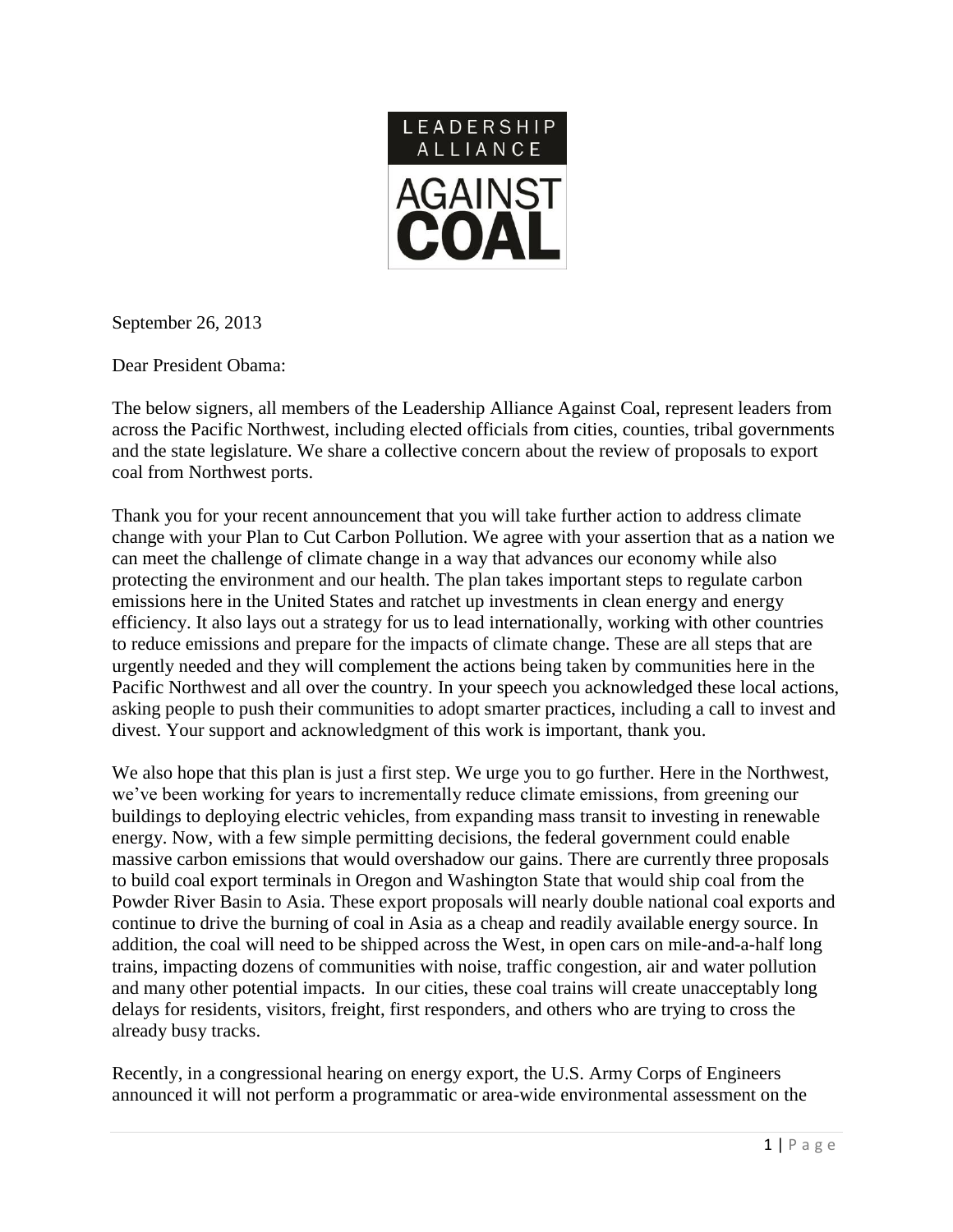impacts of the three proposed coal export facilities. In addition, the Corps concluded that climate change produced by the transport and burning of coal overseas and the impacts from increased rail traffic generated by the coal terminals is outside the scope of the Corps' environmental analysis. Representative Castor responded by asking "shouldn't someone, some agency, consider the larger impacts of expanding coal exports on climate change?"

We continue to believe that a single, comprehensive analysis of the impacts of all three proposed Northwest coal terminals is warranted in a combined EIS. Tens of thousands of citizens and hundreds of groups, businesses, elected officials and tribal leaders from across the Northwest have called for a full and thorough review of the impacts of the proposed terminals. Federal, State and local agencies have also weighed in with recommendations for an inclusive scope.<sup>1</sup>

We believe the federal government has the responsibility to conduct this analysis. As a nation we need to understand the net effects of these projects on our climate and whether they exacerbate the problem of carbon pollution. We believe it is necessary to consider the three terminals together, in a cumulative impact analysis, in order to understand the full breadth of the impacts. We urge you to direct the Army Corps of Engineers or another federal agency to conduct a broad analysis of the impacts of coal export, including the impacts of mining in Wyoming and Montana, transporting the coal via rail across state lines, shipping it through our waters and eventually burning it in Asia. We need to understand the full impact of these proposals on our local communities, on our environment and on our health; and the federal government needs to take the lead.

Sincerely,

(utr B)

Mayor Arthur Babitz City of Hood River, OR

Mayor Stephen H. Buxbuam City of Olympia, WA

\*Councilmember Nancy Dumas City of Sumner, WA Mayor Dave Earling

\*State Representative Jessyn Farrell State of Washington

 $\overline{a}$ 

\*Councilmember Joan Bloom

Councilmember Richard Conlin City of Seattle, WA

Wai lel Early

City of Edmonds, WA

\*Councilmember Mark Gamba City of Milwaukie, OR Councilmember Jean Godden

City of Edmonds, WA Councilmember Tim Burgess City of Seattle, WA

\*Councilmember Rick DeGloria City of Burlington, WA

Chilstin Pageu

Deputy Mayor Chris Eggen City of Shoreline, WA

City of Seattle, WA

<sup>&</sup>lt;sup>1</sup> Federal agencies submitting comments included the Environmental Protection Agency, Housing and Urban Development, the National Oceanic and Atmospheric Administration, the US Forest Service, the US Fish and Wildlife Service, and the National Park Service. <http://www.eisgatewaypacificwa.gov/resources/project-library>